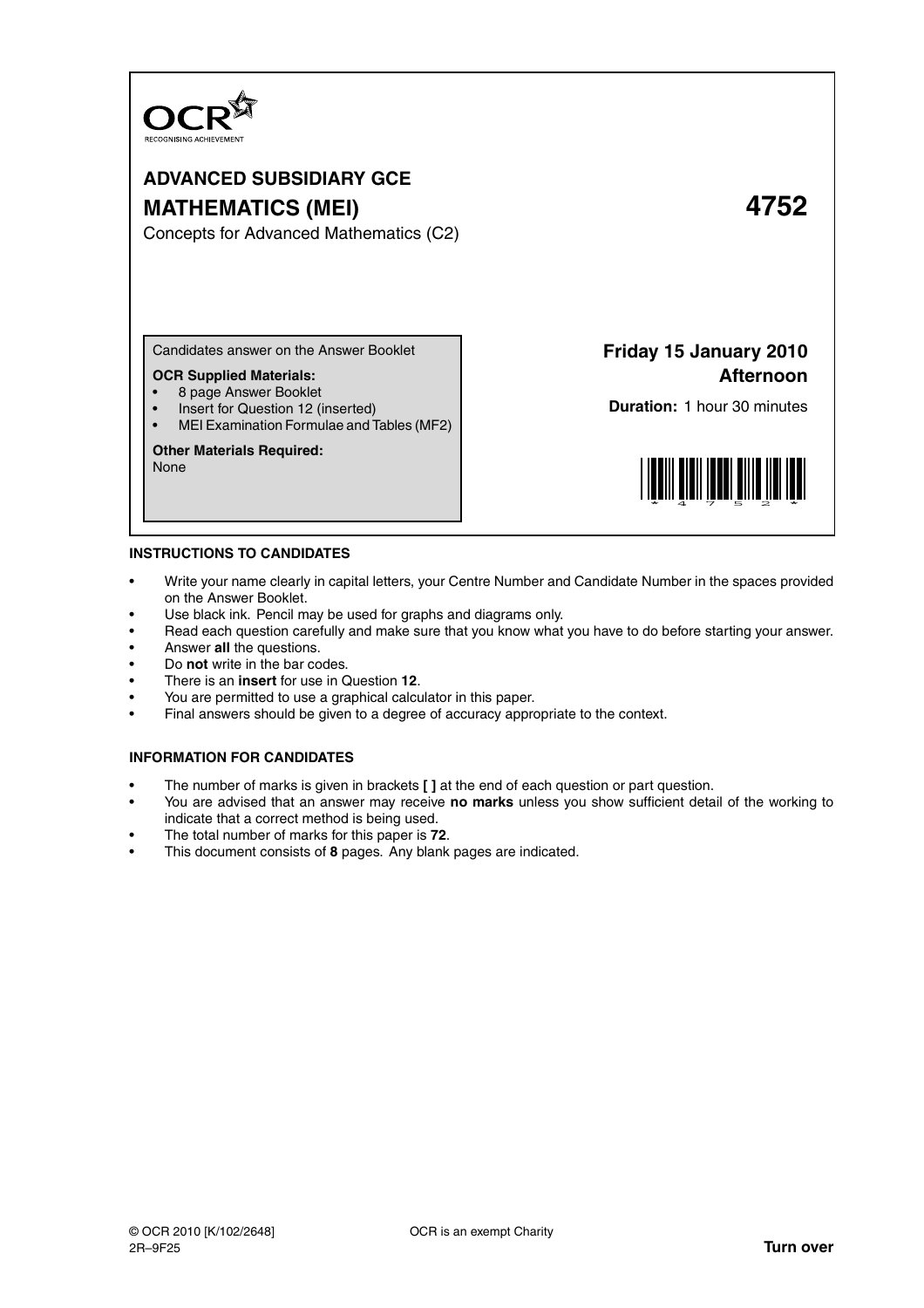#### **Section A** (36 marks)

1 Find 
$$
\int (x - \frac{3}{x^2}) dx
$$
. [3]

- **2** A sequence begins
- 1 3 5 3 1 3 5 3 1 3 ...

and continues in this pattern.

- **(i)** Find the 55th term of this sequence, showing your method. **[1]**
- **(ii)** Find the sum of the first 55 terms of the sequence. **[2]**

**3** You are given that  $\sin \theta =$  $\sqrt{2}$  $\frac{2}{3}$  and that  $\theta$  is an acute angle. Find the **exact** value of tan  $\theta$ . **[3]** 

4 A sector of a circle has area 8.45 cm<sup>2</sup> and sector angle 0.4 radians. Calculate the radius of the sector. **[3]**



Fig. 5 shows a sketch of the graph of  $y = f(x)$ . On separate diagrams, sketch the graphs of the following, showing clearly the coordinates of the points corresponding to P, Q and R.

(i) 
$$
y = f(2x)
$$
 [2]

(ii) 
$$
y = \frac{1}{4}f(x)
$$
 [2]

**5**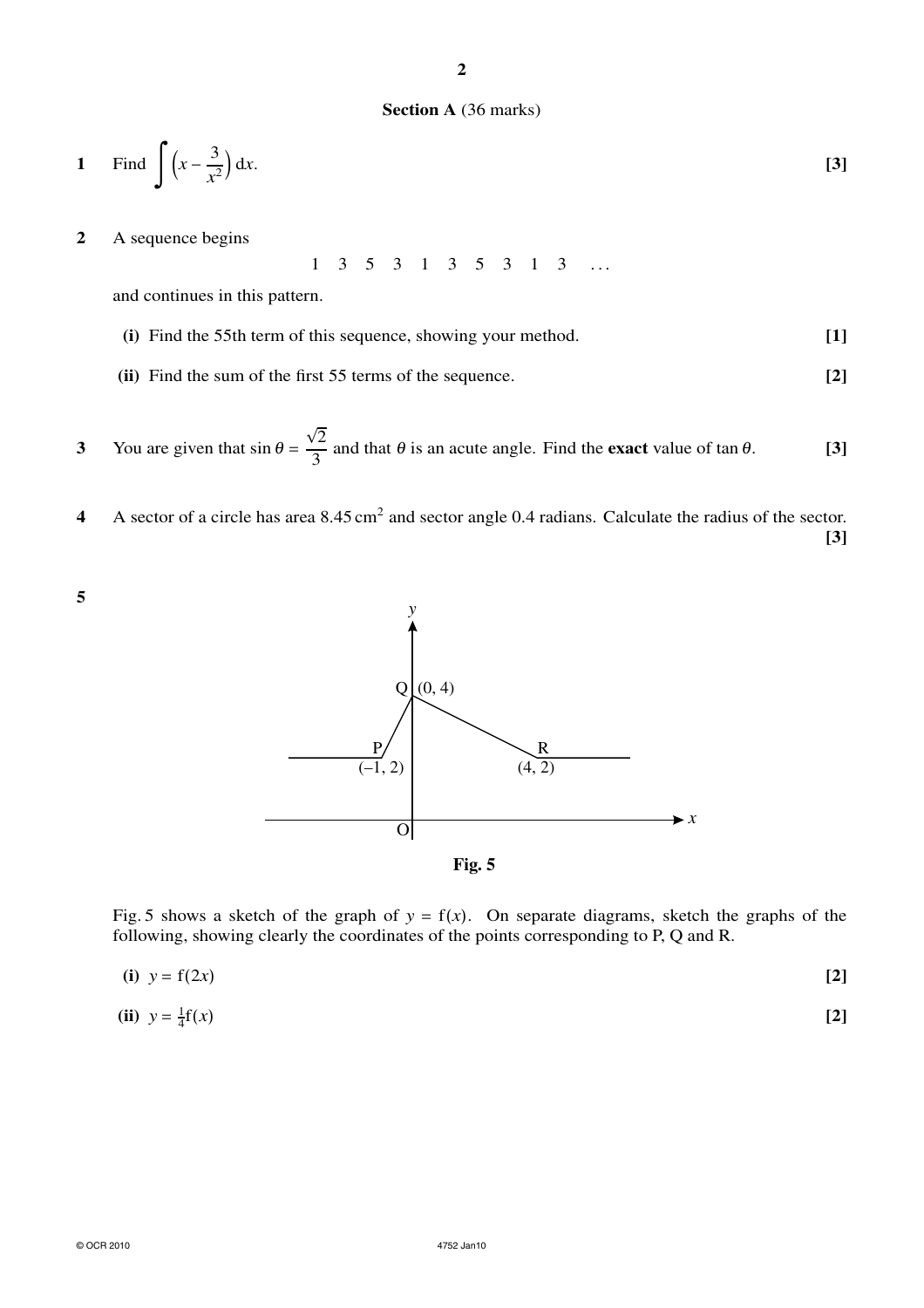**3**

**6 (i)** Find the 51st term of the sequence given by

$$
u_1 = 5,
$$
  

$$
u_{n+1} = u_n + 4.
$$
 [3]

**(ii)** Find the sum to infinity of the geometric progression which begins

$$
5 \qquad 2 \qquad 0.8 \qquad \ldots \qquad \qquad [2]
$$

**7**



Fig. 7 shows triangle ABC, with AB = 8.4 cm. D is a point on AC such that angle ADB =  $79^\circ$ ,  $BD = 5.6$  cm and  $CD = 7.8$  cm.

Calculate

| (i) angle BAD, |  |
|----------------|--|
|                |  |

**(ii)** the length BC. **[3]**

8 Find the equation of the tangent to the curve  $y = 6\sqrt{x}$  at the point where  $x = 16$ . [5]

**9** (i) Sketch the graph of  $y = 3^x$ . **[2]**

(ii) Use logarithms to solve  $3^{2x+1} = 10$ , giving your answer correct to 2 decimal places. **[3]**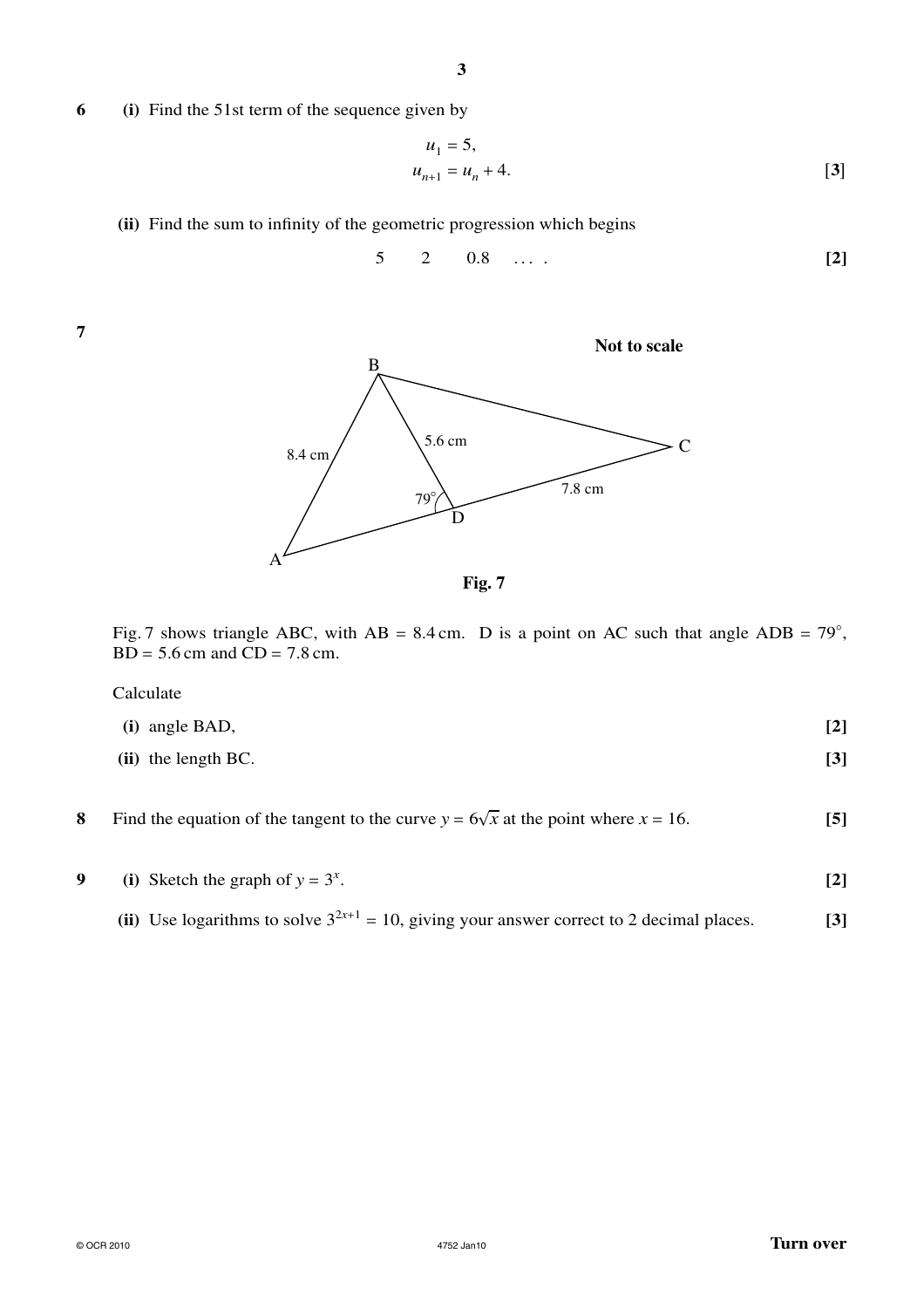#### **Section B** (36 marks)

- **10** (i) Differentiate  $x^3 3x^2 9x$ . Hence find the *x*-coordinates of the stationary points on the curve  $y = x^3 - 3x^2 - 9x$ , showing which is the maximum and which the minimum. **[6]** 
	- **(ii)** Find, in exact form, the coordinates of the points at which the curve crosses the *x*-axis. **[3]**
	- **(iii)** Sketch the curve. **[2]**
- **11** Fig. 11 shows the cross-section of a school hall, with measurements of the height in metres taken at 1.5 m intervals from O.



**(i)** Use the trapezium rule with 8 strips to calculate an estimate of the area of the cross-section. **[4]**

**(ii)** Use 8 rectangles to calculate a lower bound for the area of the cross-section. **[2]**

The curve of the roof may be modelled by  $y = -0.013x^3 + 0.16x^2 - 0.082x + 2.4$ , where *x* metres is the horizontal distance from O across the hall, and *y* metres is the height.

- **(iii)** Use integration to find the area of the cross-section according to this model. **[4]**
- **(iv)** Comment on the accuracy of this model for the height of the hall when *x* = 7.5. **[2]**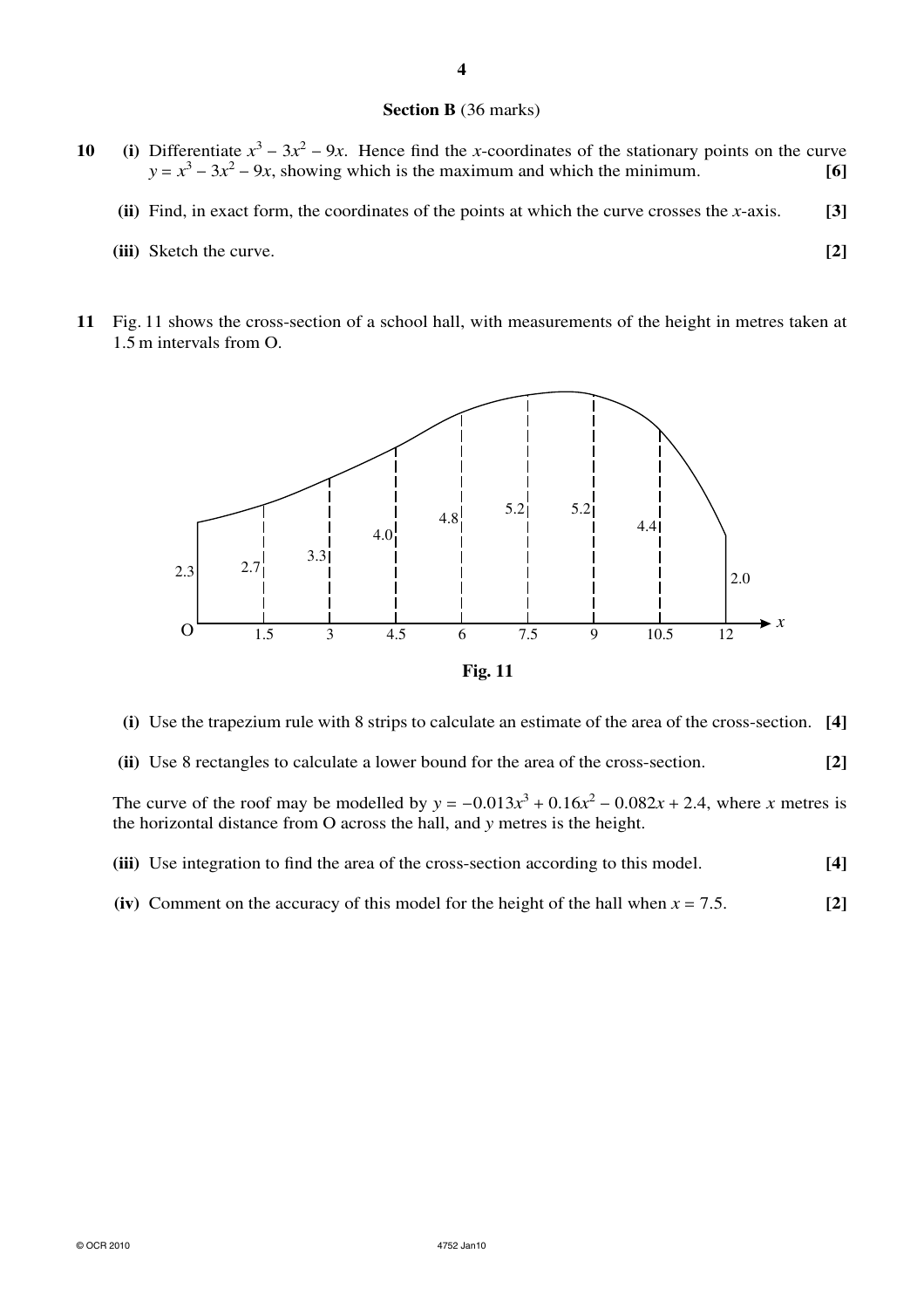#### **12 Answer part (ii) of this question on the insert provided.**

Since 1945 the populations of many countries have been growing. The table shows the estimated population of 15- to 59-year-olds in Africa during the period 1955 to 2005.

| Year                              | 1955 |  |     |             | 1965   1975   1985   1995 | $\frac{12005}{ }$ |  |  |
|-----------------------------------|------|--|-----|-------------|---------------------------|-------------------|--|--|
| Population (millions)   131   161 |      |  | 209 | $\vert$ 277 |                           |                   |  |  |
| Source: United Nations            |      |  |     |             |                           |                   |  |  |

Such estimates are used to model future population growth and world needs of resources. One model is  $P = a10^{bt}$ , where the population is *P* millions, *t* is the number of years after 1945 and *a* and *b* are constants.

- (i) Show that, using this model, the graph of  $\log_{10} P$  against *t* is a straight line of gradient *b*. State the intercept of this line on the vertical axis. [3] the intercept of this line on the vertical axis. **[3]**
- **(ii) On the insert**, complete the table, giving values correct to 2 decimal places, and plot the graph of  $\log_{10} P$  against *t*. Draw, by eye, a line of best fit on your graph. **[3]**
- **(iii)** Use your graph to find the equation for *P* in terms of *t*. **[4]**
- **(iv)** Use your results to estimate the population of 15- to 59-year-olds in Africa in 2050. Comment, with a reason, on the reliability of this estimate. **[3]** [3]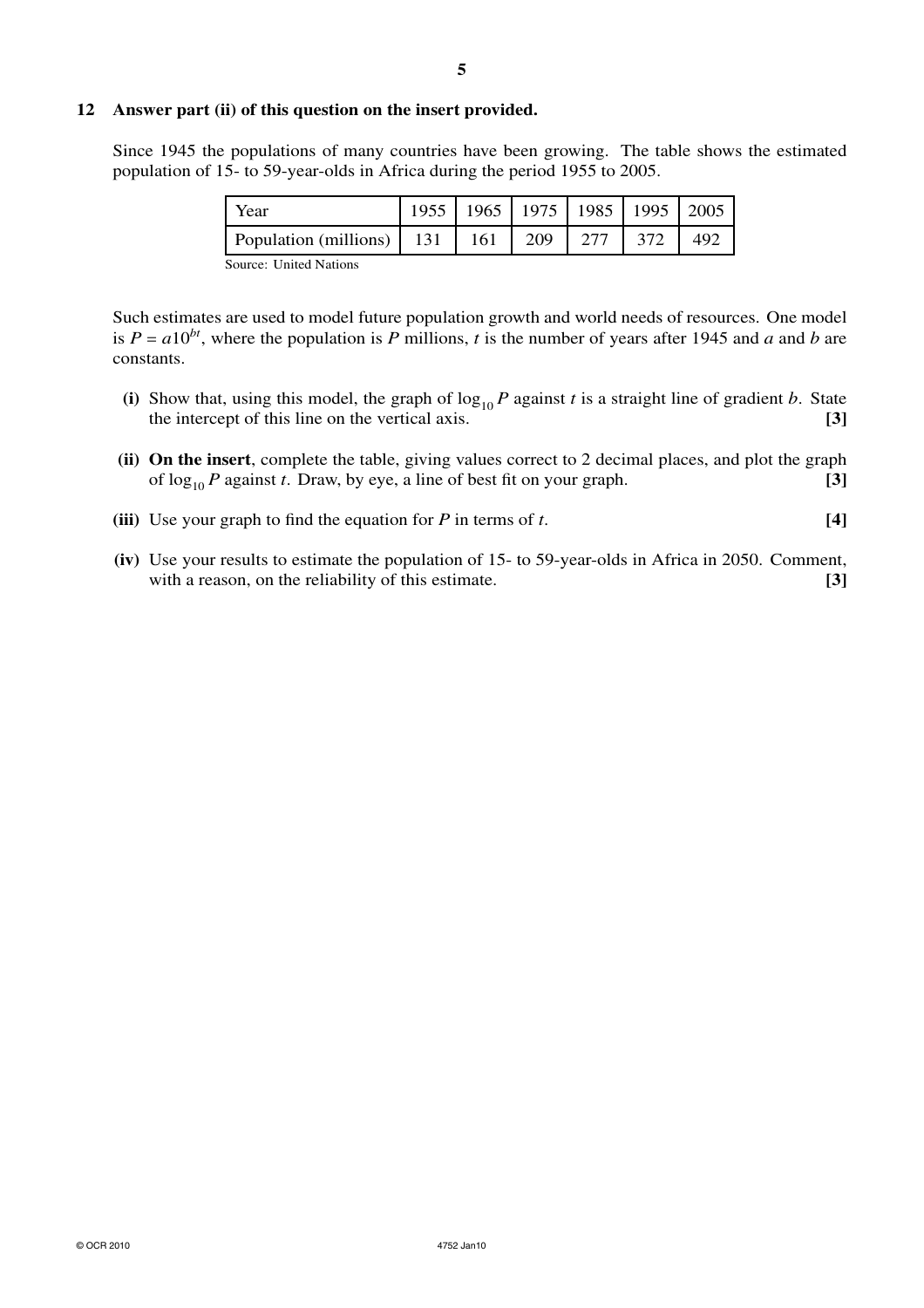## **BLANK PAGE**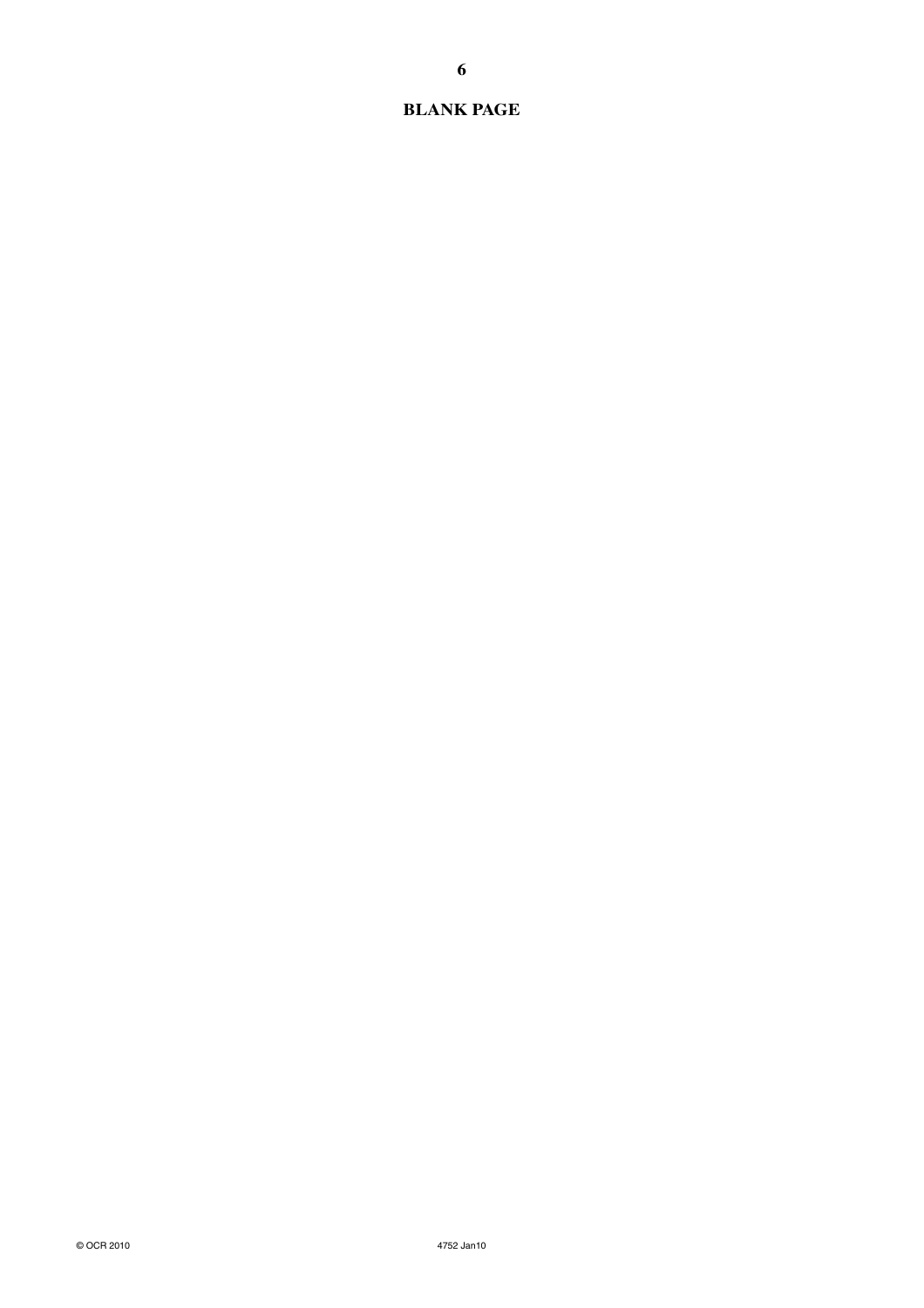## **BLANK PAGE**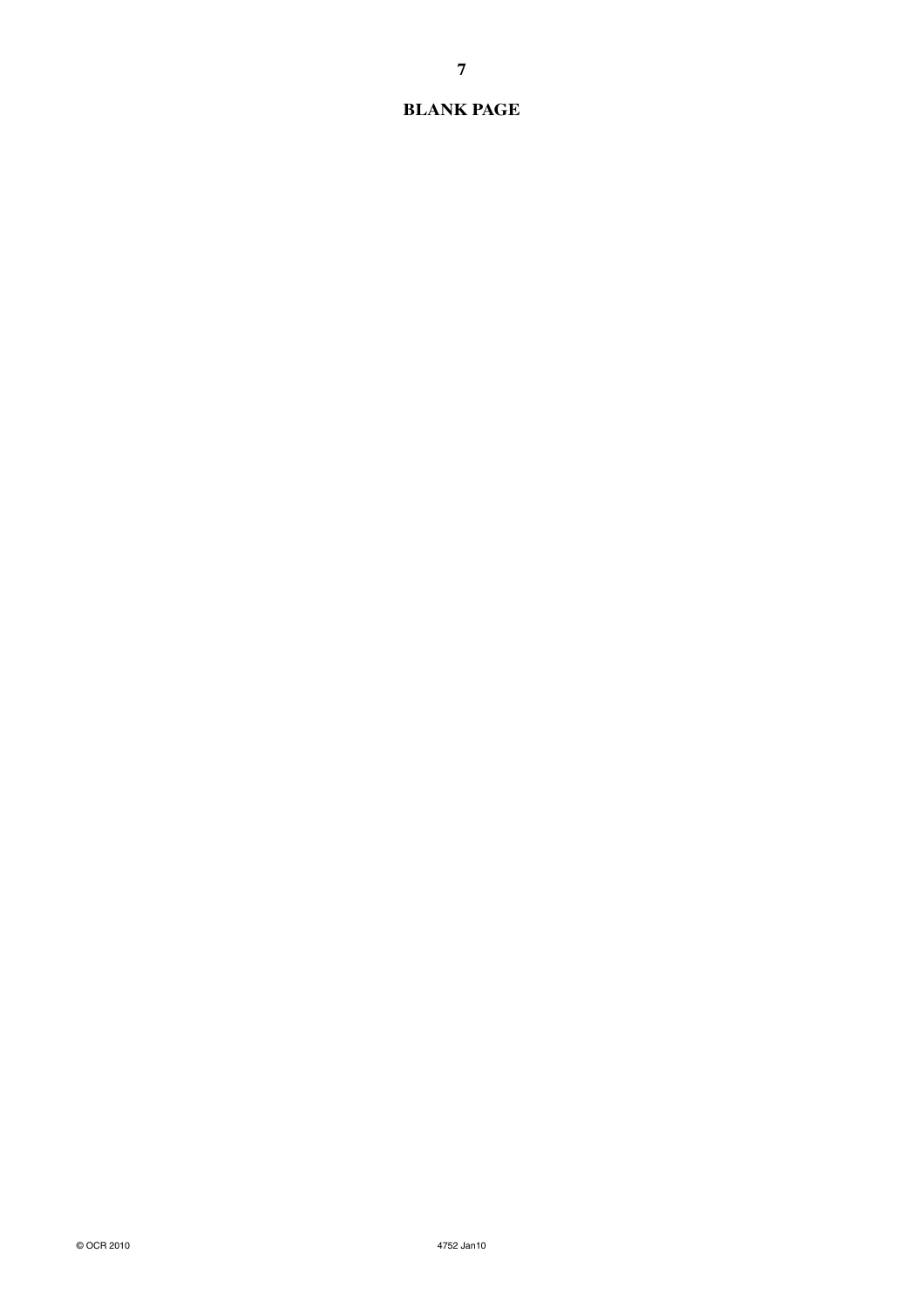

#### **Copyright Information**

OCR is committed to seeking permission to reproduce all third-party content that it uses in its assessment materials. OCR has attempted to identify and contact all copyright holders whose work is used in this paper. To avoid the issue of disclosure of answer-related information to candidates, all copyright acknowledgements are reproduced in the OCR Copyright Acknowledgements Booklet. This is produced for each series of examinations, is given to all schools that receive assessment material and is freely available to download from our public<br>website (www.ocr.org.uk) after the li

**8**

If OCR has unwittingly failed to correctly acknowledge or clear any third-party content in this assessment material, OCR will be happy to correct its mistake at the earliest possible opportunity.

For queries or further information please contact the Copyright Team, First Floor, 9 Hills Road, Cambridge CB2 1GE.

OCR is part of the Cambridge Assessment Group; Cambridge Assessment is the brand name of University of Cambridge Local Examinations Syndicate (UCLES), which is itself a department of the University of Cambridge.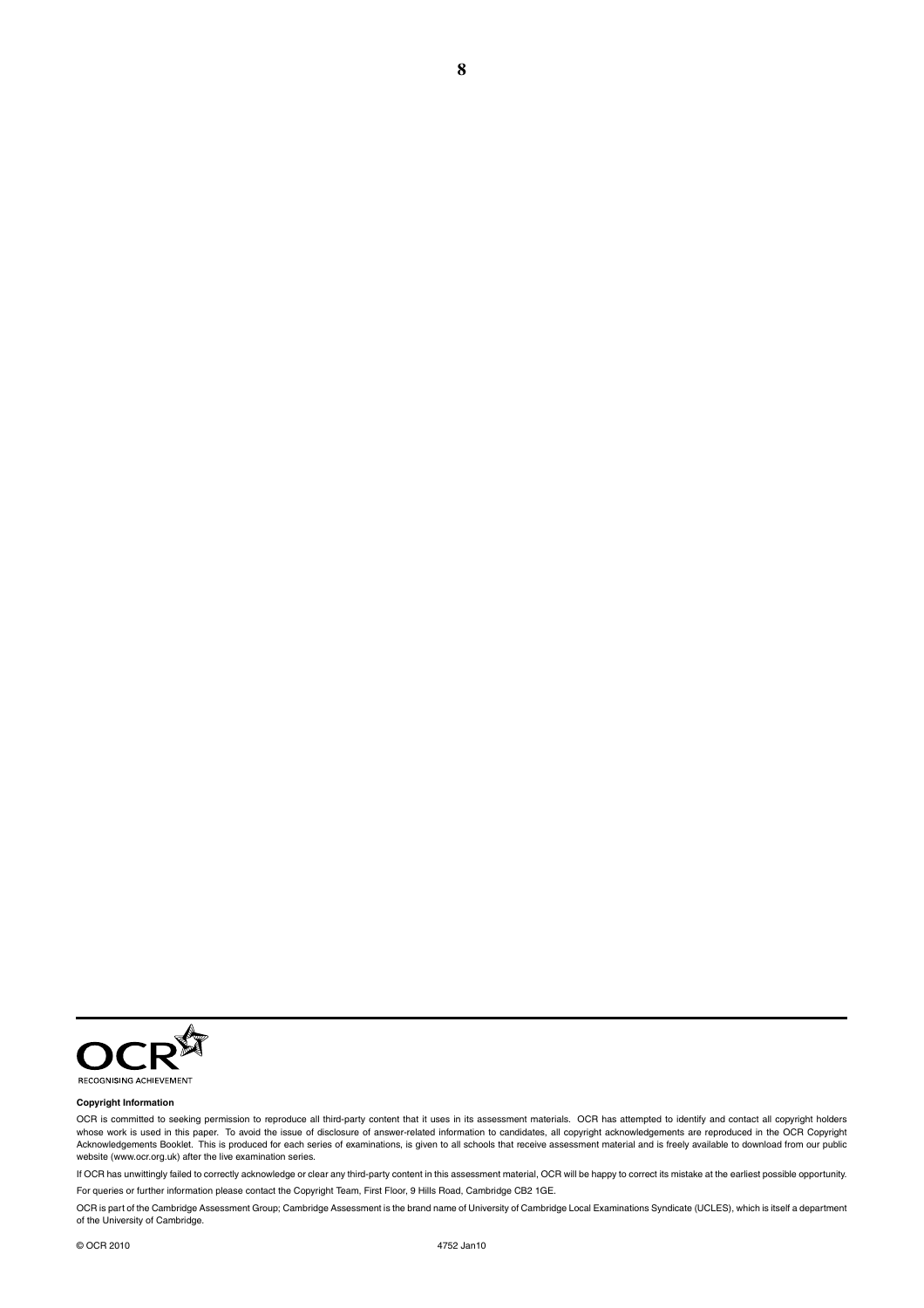

# **ADVANCED SUBSIDIARY GCE**

## **MATHEMATICS (MEI) 4752**

Concepts for Advanced Mathematics (C2) INSERT for Question 12

## **Friday 15 January 2010 Afternoon**

**Duration:** 1 hour 30 minutes



| Candidate | Candidate |
|-----------|-----------|
| Forename  | Surname   |

| Centre Number |  |  |  |  |  | <b>Candidate Number</b> |  |  |  |  |
|---------------|--|--|--|--|--|-------------------------|--|--|--|--|
|---------------|--|--|--|--|--|-------------------------|--|--|--|--|

#### **INSTRUCTIONS TO CANDIDATES**

- Write your name clearly in capital letters, your Centre Number and Candidate Number in the boxes above.
- Use black ink. Pencil may be used for graphs and diagrams only.
- This insert should be used to answer Question **12** part **(ii)**.
- Write your answers to Question **12** part **(ii)** in the spaces provided in this insert, and **attach it to your Answer Booklet**.

#### **INFORMATION FOR CANDIDATES**

• This document consists of **2** pages. Any blank pages are indicated.